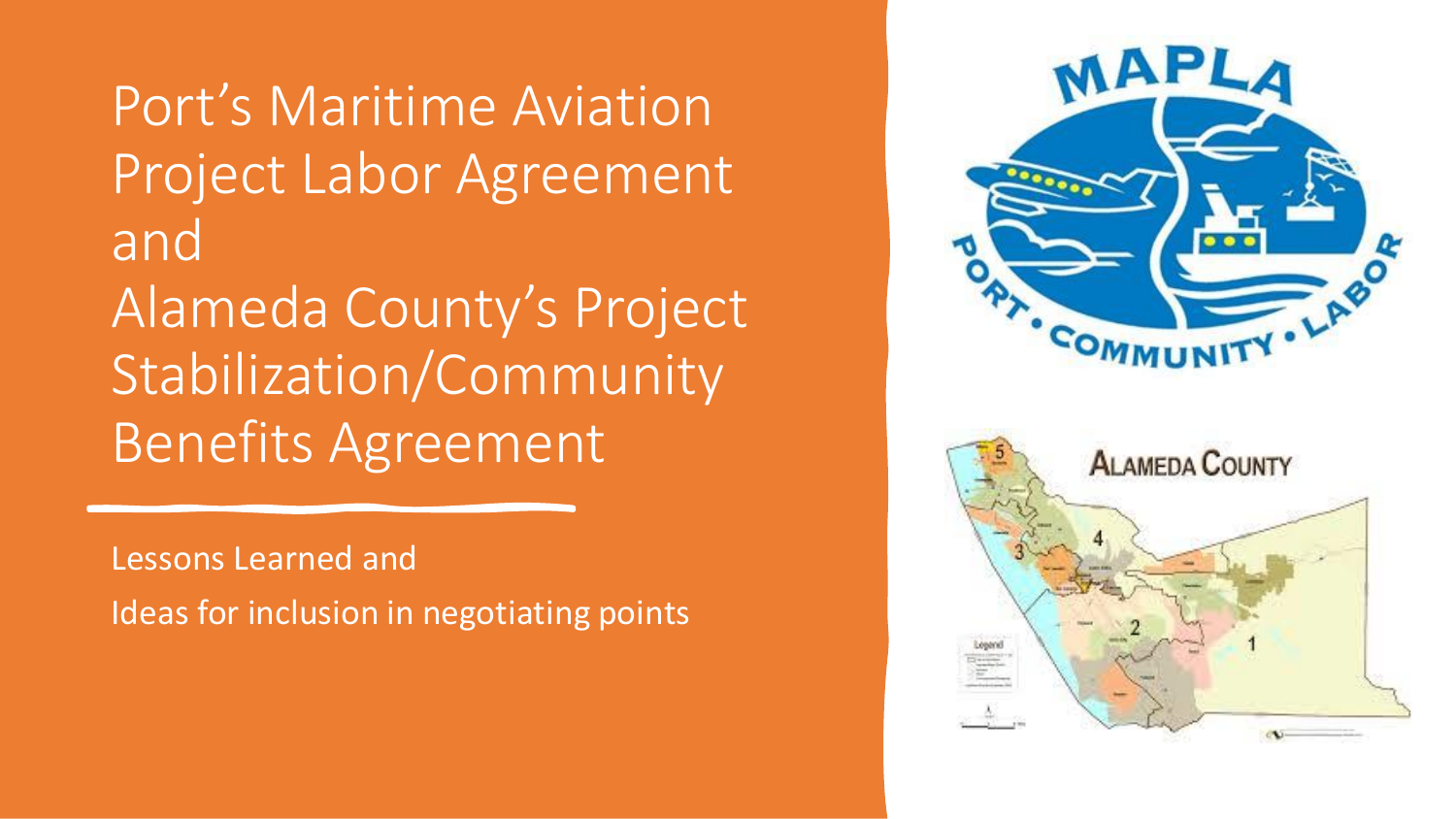# Local Hiring, Training & Retention

1. Lesson learned: **Supply is low =** not enough local residents in the unions to reach all the goals in the area.

→ Idea for: CWA language that **requires unions to work with community-based organizations to build pipeline by annual increase on intake of local residents**

- Focus on high paying list (mechanical) trades
- Focus on retention

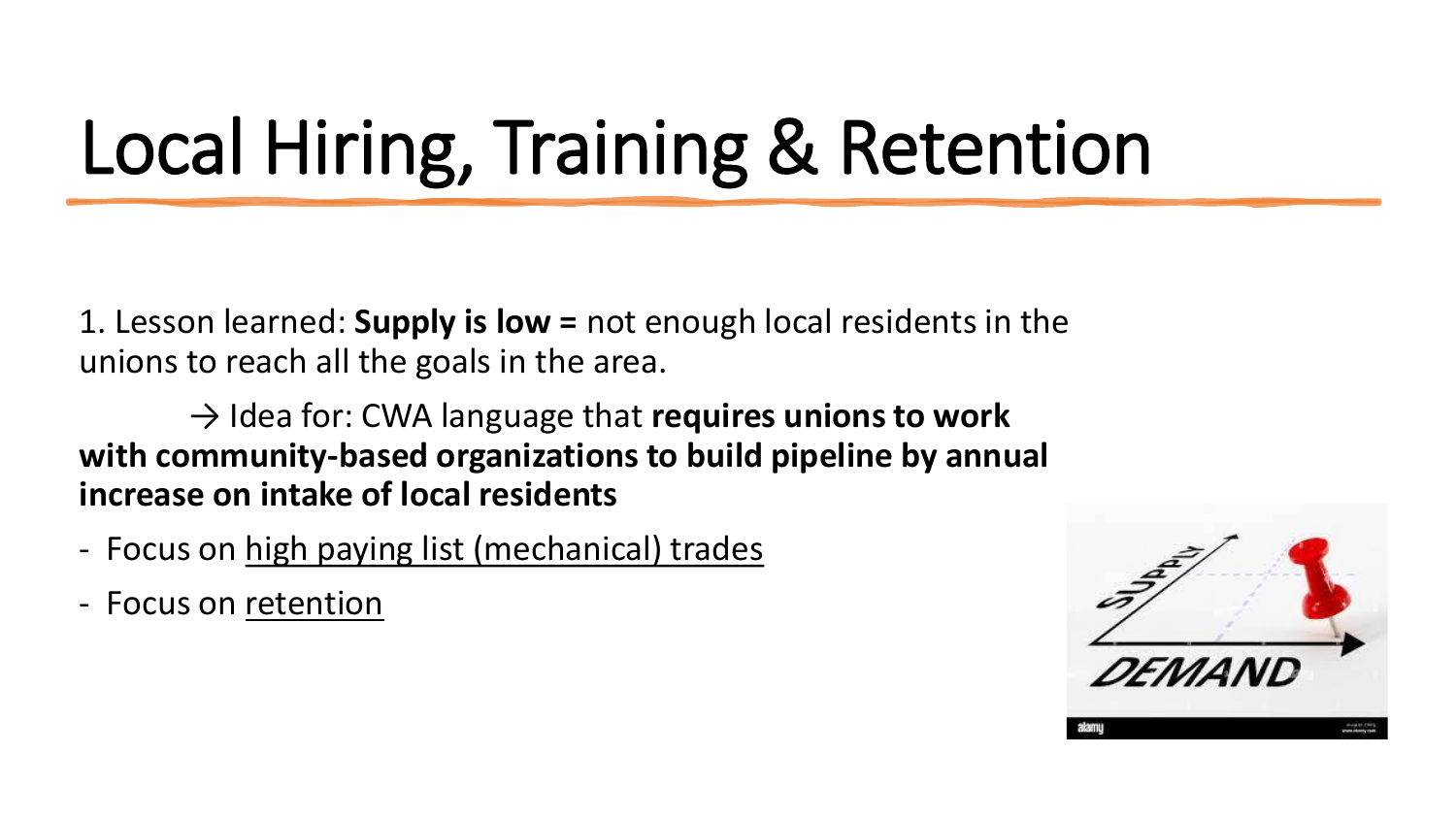## Local Hiring, Training & Retention

2. Lesson learned: **Enforcement of goals is key** 

→ Idea for: CWA language that **includes strong enforceable penalty language** in contract as well as CWA

→ Idea for: **Proactively monitor progress,** include oversight committees (Social Justice and Joint Administrative)

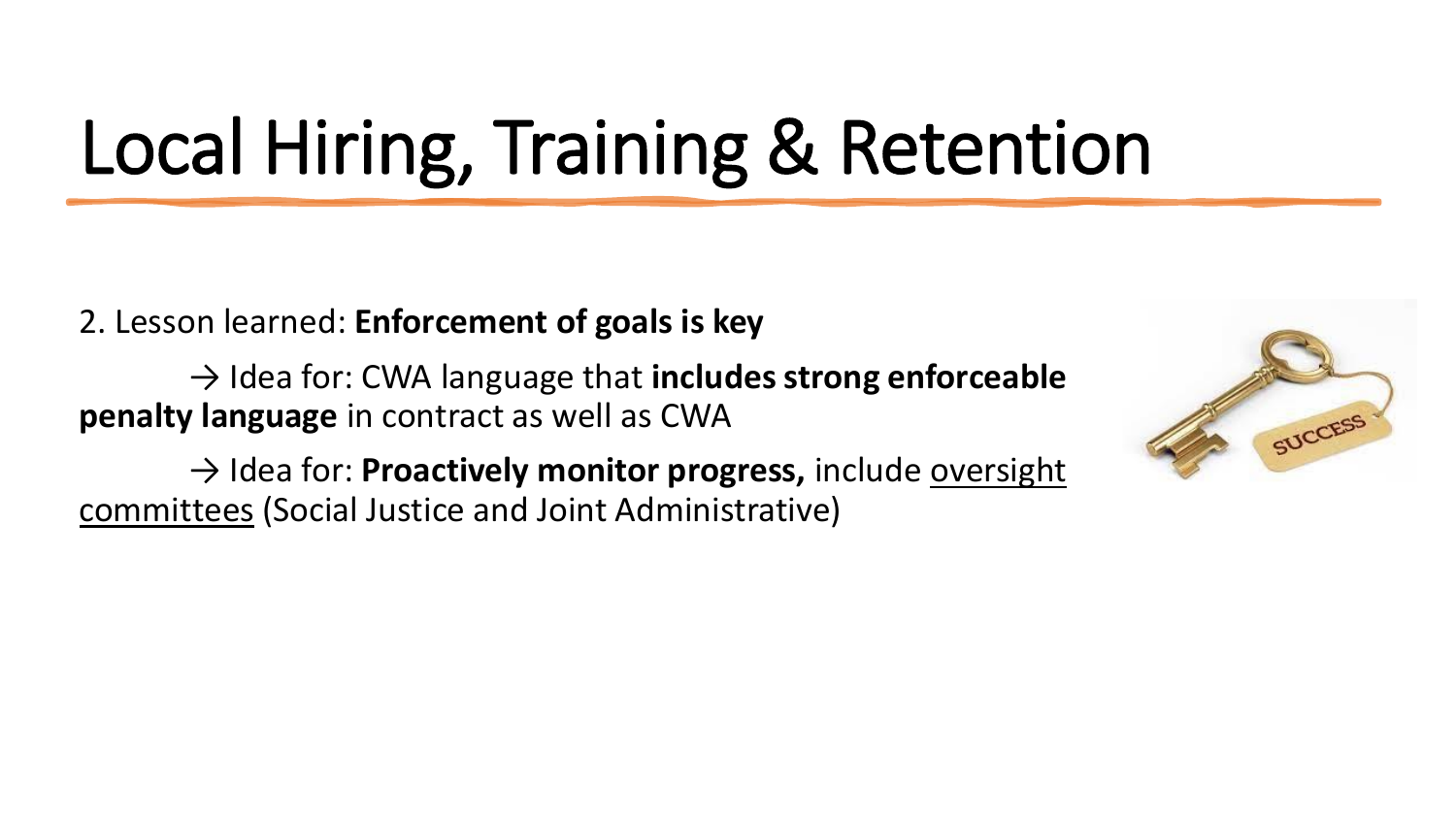## Local Hiring, Training & Retention

3. Lesson learned: **Resolve problems at lowest level**

→ Idea for: **Early education of contractors** consistent message and tools for contractors to identify early how they plan to reach goals

→ Idea for: **Early education of signatory crafts,**  including union dispatchers, apprenticeship programs

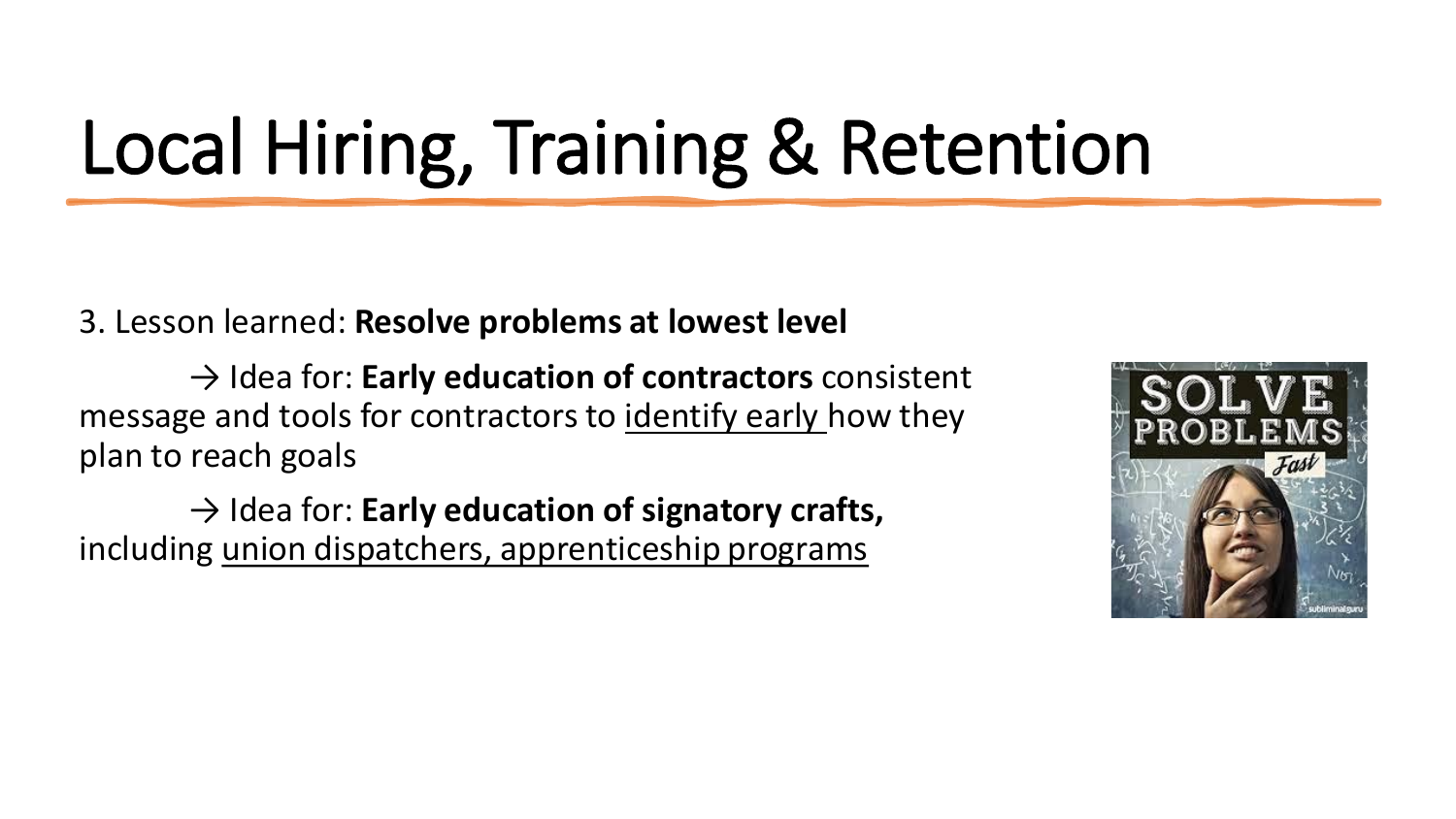### Local, Small, Minority, NonUnion Businesses

#### 1. Lesson learned: **challenged and confused by existing CWA requirements**

→ Idea for: CWA language that includes provisions for **Contractor assistance;**  expand to union's providing contractor assistance i.e. how to work with unions, bonding, estimating, etc.

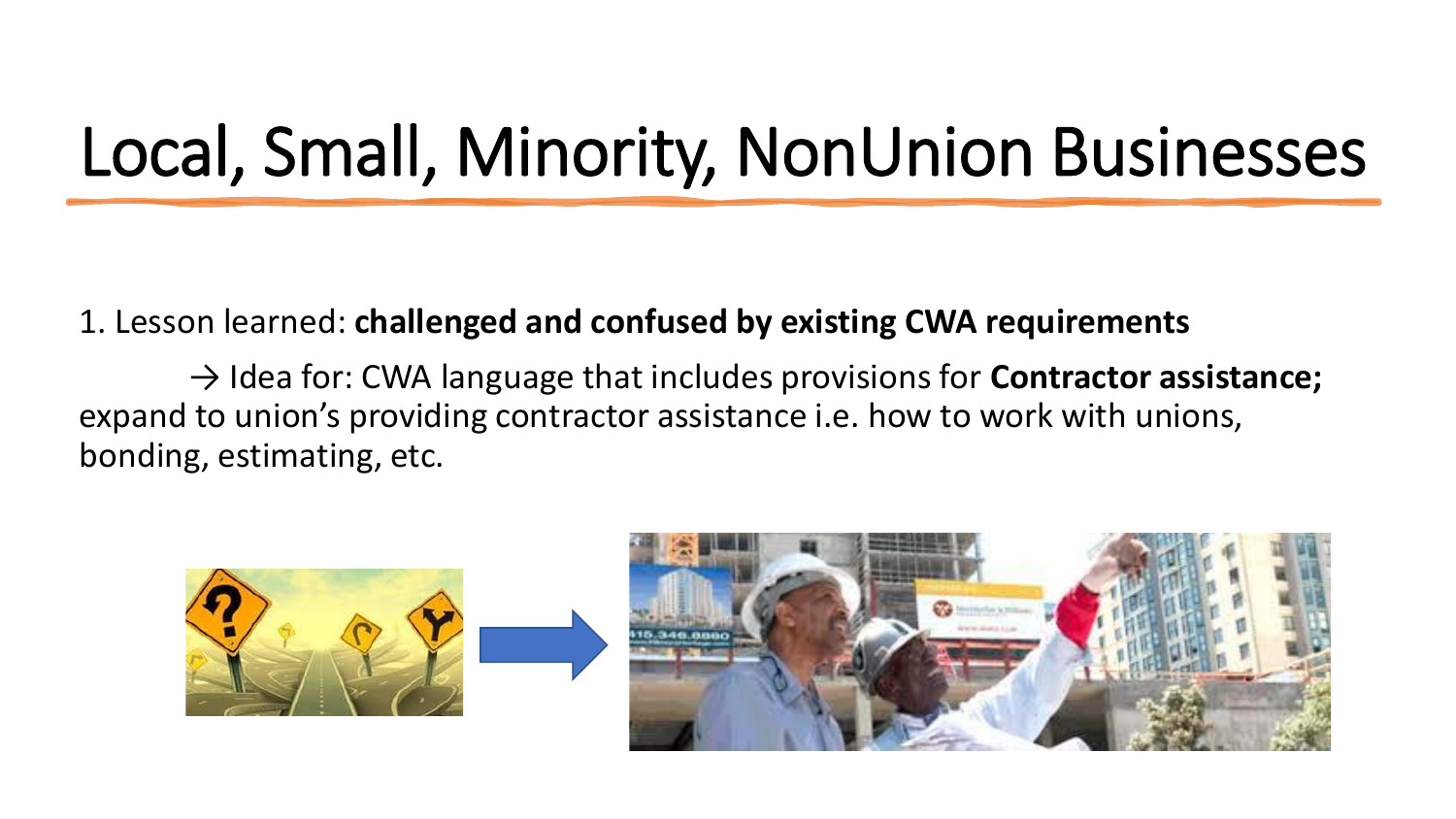### Local, Small, Minority, NonUnion Businesses

2. Lesson learned: **limited staff**

→ Idea for: CWA language that **edits existing Referral/Core Worker** so **1 st person on the project is contractor's employee** 

- Some allowance already for sole proprietors

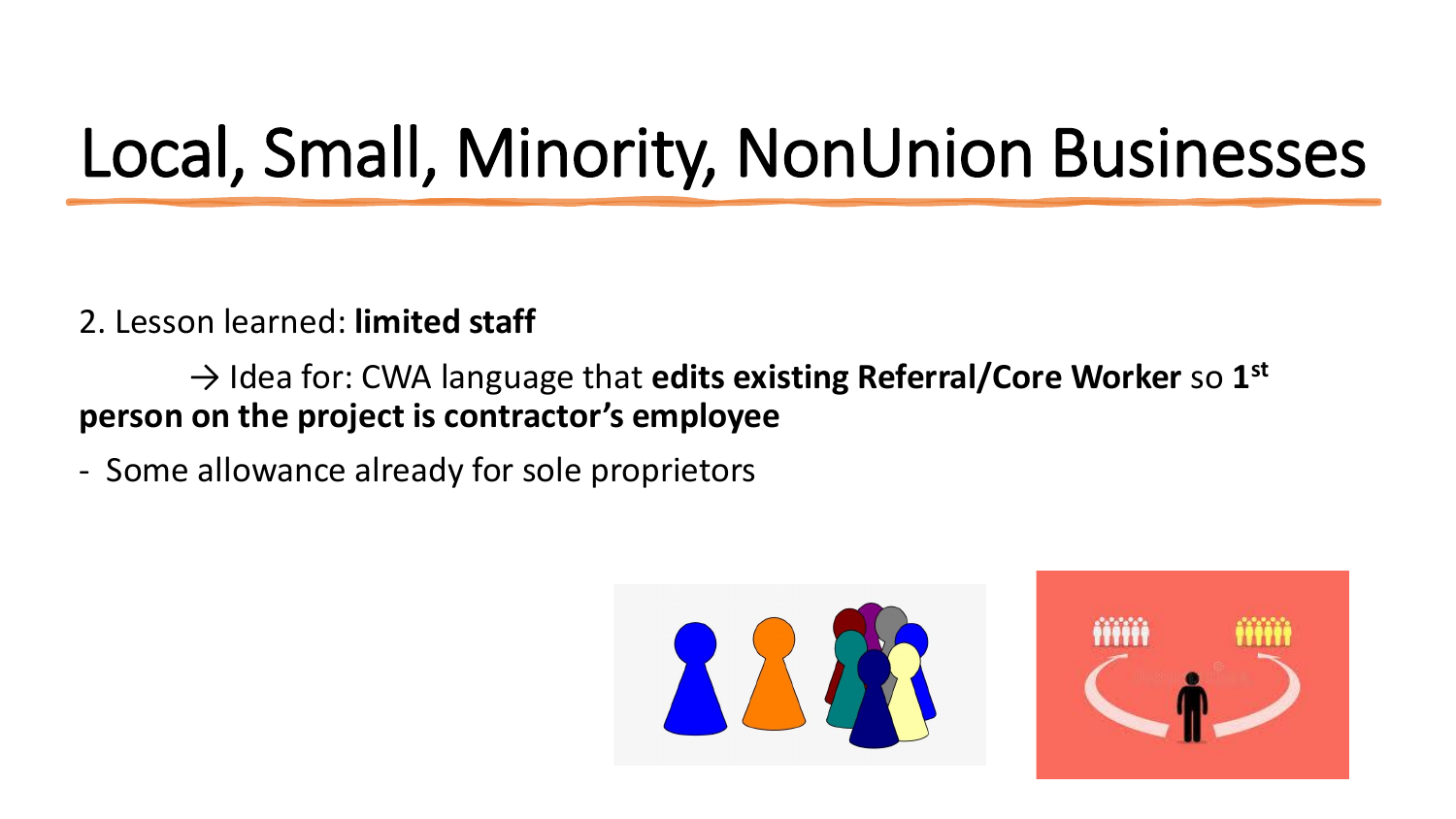### Local, Small, Minority, NonUnion Businesses

- 3. Lesson learned: **inexperienced at working under CWAs** 
	- → Idea for: CWA language that includes **Carve Out and Graduation program**
- Exempt from CWA requirements but keep prevailing wage and related agency requirements but after reaching threshold, graduating to work under CWA